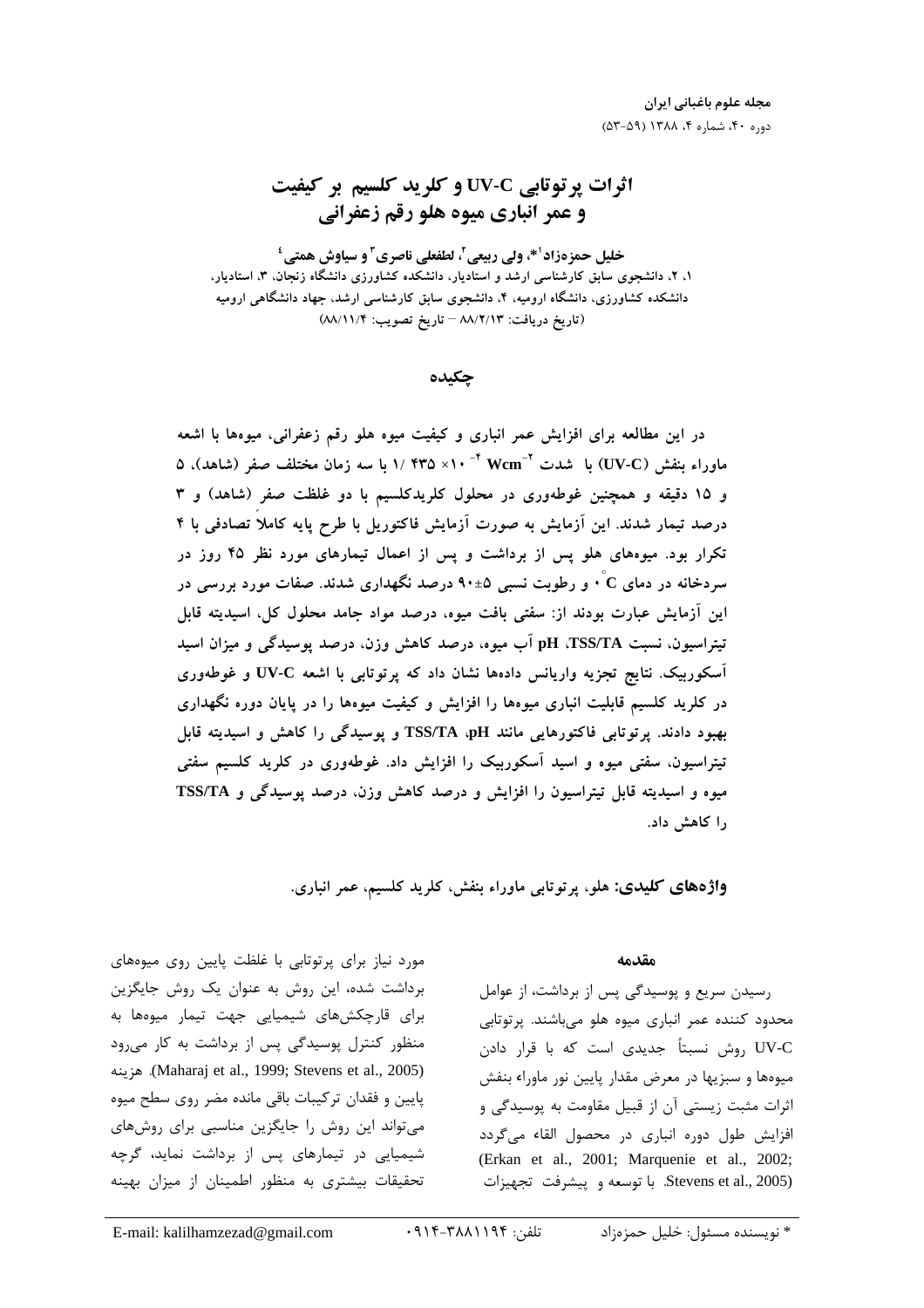پرتوتابی برای محصولات لازم است به عمل آید .(Lopez-Rubia et al., 2005)

.2006) Jorge et al مشاهده کردند که تکه هندوانه تیمار شده با UV-C بعد از ۷ روز نگهداری در انبار تراکم میکروبی پایین داشت و کیفیت ظاهری محصولات تيمار شده با UV-C نسبت به شاهد بالاتر بود. بیشترین کاهش تراکم میکروبی در میوههای قرار گرفته در معرض UV-C برای ۱۰ دقیقه (۱۳/۷ کیلوژول بر مترمربع) بدست آمد. اما این غلظت UV-C اثر سوء بر رنگ گوشت هندوانه داشت.

.2008) Erkan et al (2008) گزارش کردند که تیمارهای UV-C برای ۵ و ۱۰ دقیقه در توت فرنگی فعالیت آنزیمهای آنتی اکسیدان را افزایش داد.

.Barka et al (2000) فعاليت پايين آنزيمهاي تجزيه كننده ديواره سلولى مانند پلى گالاكتروناز، پكتين متيل استراز، سلولاز، گزیلاناز D-B- گالاكتوزیداز و پروتئاز را در میوههای گوجه فرنگی تیمار شده با تابش UV گزارش کردند. .Vicent et al (2005) مشاهده کردند که فلفل های تیمار شده با UV (۷ کیلوژول بر مترمربع) سفت تر بودند و مقدار کارتنوئید و رنگ سطحی کمتری نسبت به میوههای شاهد نشان دادند و تیمار UV تغییراتی در مقدار قند میوه ایجاد نکرد. .Purohit et al (2003) مشاهده کردند که میوههای کُنار ٔ قرار گرفته در معرض پرتو UV-C برای ۶ ساعت از TSS و نسبت قند به اسید پایین و TA و اسید آسکوربیک بالاتری نسبت به میوههای شاهد برخوردار بودند. Stevens et al. (2004) مشاهده کردند که میوههای گوجه فرنگی تیمار شده با شدت پایین UV-C (۳/۶ کیلوژول بر متر مربع برای ۵ دقیقه) بطور معنیداری سفتتر از میوههای شاهد در مرحله بلوغ بودند. فعالیت آنزیم پلی گالاکتوناز در میوههای تیمار شده با UV-C نسبت به میوههای شاهد پايينتر بود. .Lu et al (1991) سيبهاى گلدن دلشیز و هلوهای لورینگ<sup>۲</sup> و البرتا را تحت تابش شدت-های مختلف پرتو UV-C قرار دادند و سیس در انبار نگهداری کردند. آنها مشاهده کردند که با افزایش شدت پرتو UV-C سفتی بافت و اسیدیته افزایش ولی pH و

2. Loring

درصد مواد جامد محلول در هر دو رقم هلو کاهش یافت. اثر پرتو UV-C بر روی سیبها مشابه هلوها بود و بطور کلی درصد مواد جامد محلول و pH کاهش ولی اسیدیته و آسکوربیک اسید با افزایش شدت پرتو UV-C افزایش ىافت.

سطوح پایین کلسیم در میوهها با کاهش عمر پس از برداشت و اختلالات فيزيولوژيكي آنها مرتبط است. تيمار کلسیم باعث کاهش تنفس، کاهش تولید اتیلن و به تأخير انداختن آغاز رسيدگي ميوههاي سيب، آووكادو و Manganaris et al. (Joyce et al., 2001) انبه می گردد (2006) تأثير كاربرد كلسيم را بر خصوصيات ديواره سلولی و مشخصات کیفی میوه هلو رقم آندروس را در زمان پس از برداشت و نگهداری در انبار به مدت ۴ هفته، بررسی و نشان دادند که کلرید کلسیم با غلظت ۶۲/۵ میلی مولار در افزایش سفتی بافت میوه مؤثر بود. همچنین در آزمایشی دیگر هلوی رقم لورینگ را در محلول كلريد كلسيم با غلظت ١ گرم در ليتر به مدت ۵ دقیقه غوطهور کردند و نشان دادند کلرید کلسیم سبب افزایش مقاومت میوههای تیمار شده به پوسیدگی قهوهای شد و علائم پوسیدگی در آنها کاهش یافت (Biggs et al., 1997).

هدف از این پژوهش بررسی تأثیر پرتو UV-C و كلريد كلسيم بر حفظ كيفيت ميوه هلو رقم زعفراني در طول دوره نگهداری در سردخانه بوده است.

## مواد و روشها

با توجه به تحقيقات انجام شده جهت تعيين بهترين تاریخ برداشت، میوهها در مرحله رسیده سفت از قسمتهای مختلف باغی واقع در ۷ کیلومتری شمال شهر ارومیه، بصورت تصادفی برداشت شدند. میوهها از لحاظ عاري بودن از نظر آفات و بيماري ها، ضايعات پوستی، یکسان بودن اندازه و رنگ به دقت مورد بررسی مقدماتی قرار گرفته و سپس جهت انجام تیمارهای مختلف بطور تصادفی جدا شدند. جهت بررسی اثر تیمارها، میوهها به سه گروه مساوی تقسیم و تحت تأثیر يرتوتابي UV-C با استفاده از لامپ مخصوص جرميسيدال "، ٩٠ سانتي مترى و ٣٠ وات با طول موج

<sup>1.</sup> Ber (Ziziphus mauritiana Lamk)

<sup>3.</sup> Germicidal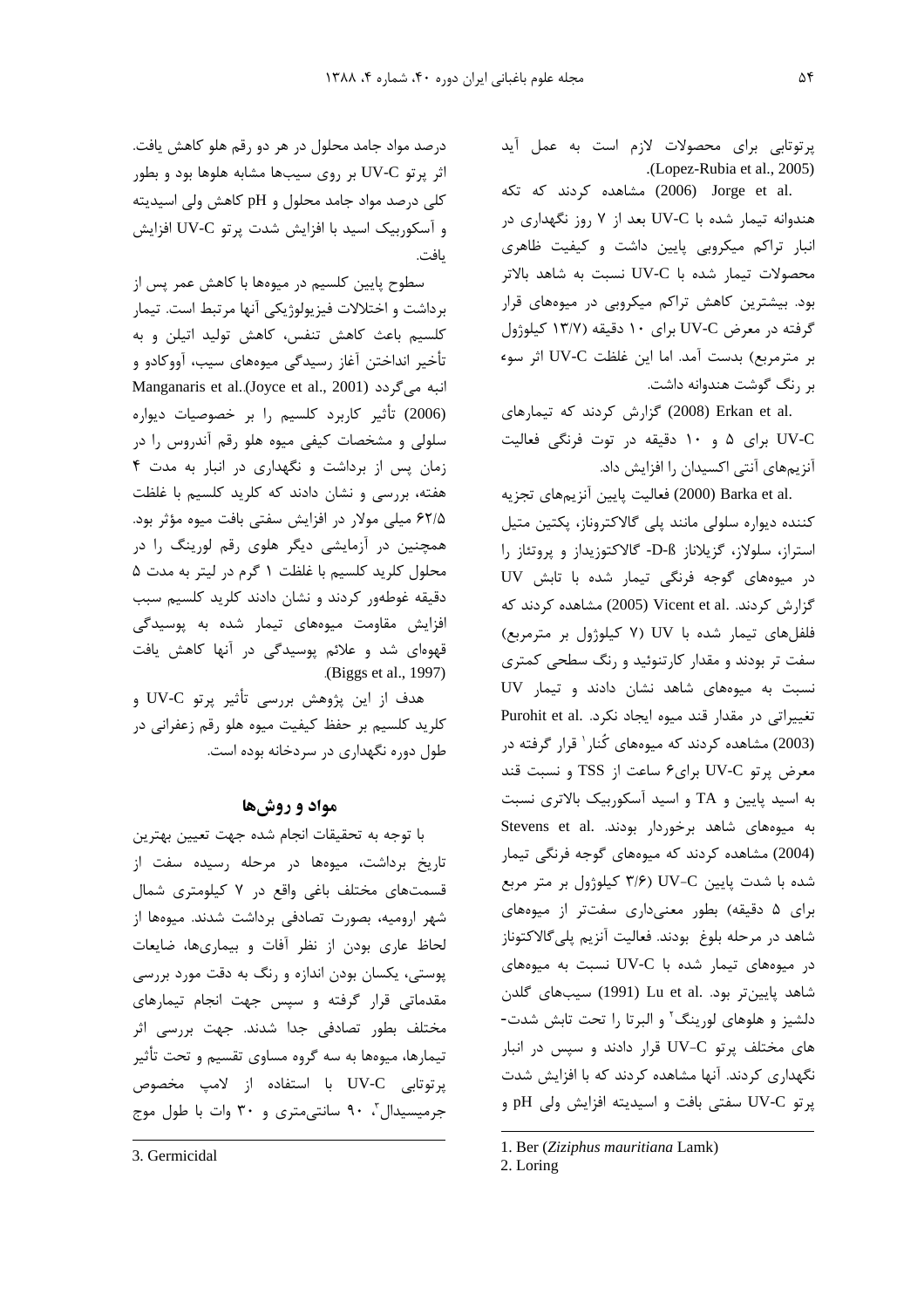۲۵۴ نانومتر با شدت ۱/۴۳۵×۱/۴۳۵ وات بر سانتی،متر مربع که در فاصله ۲۵ سانتی متری از میوهها نصب شده بود با سه زمان مختلف صفر(شاهد)، ۵ و ۱۵ دقیقه قرار گرفتند. سپس هر دسته از هیوهها به دو گروه تقسیم شدند گروه اول در محلول کلرید کلسیم ساخت شرکت شارلو` با غلظت ۳ درصد به مدت ۵ دقیقه غوطهور شدند و گروه دوم در آب غوطهور گردیدند (شاهد). میوهها پس از تیمار با آب و محلول کلرید کلسیم در سایه خشک و در جعبههای پلاستیکی روی کاغذهای روغنی مخصوص (۲۴ عدد میوه در هر جعبه) قرار داده شدند و سپس در دمای  $\circ$ ۰ و رطوبت نسبی ۵±۹۰ به مدت ۴۵ روز نگهداری شدند. صفات کیفی اندازهگیری شده شامل سفتی گوشت میوه، مواد جامد محلول کل، pH، اسیدیته قابل تيتراسيون، نسبت TSS/TA، درصد كاهش وزن، درصد پوسیدگی و میزان اسید آسکوربیک بودند.

سفتی بافت میوه توسط دستگاه سفتی سنج مدل Mc Cormic FT-327 اندازهگیری شد. برای اندازهگیری مواد جامد محلول کل از دستگاه رفراکتومتر دستی مدل No.86751(0~90) استفاده گردید. برای تعیین درصد اسید قابل تیتراسیون، از روش تیتراسیون با سود ۰/۱ نرمال استفاده شده و سیس مقدار اسیدیته قابل تیتراسیون بر حسب درصد اسید مالیک محاسبه گردید. برای تعیین pH آب میوه صاف شده، از دستگاه pH متر دیجیتالی مدل SCHOTT CG 824 و برای اندازهگیری اسید آسکوربیک از روش پدومتریک استفاده گردید در این روش ۱/۲۶۹ گرم ید را با ۱۶/۶ گرم یدید پتاسیم در آب مقطر مخلوط کرده و حجم آن به یک لیتر رسانده می شود. سیس مخلوط نشاسته (۲ میلی لیتر محلول

جدول ١- نتايج تجزيه واريانس خواص كمي و كيفي ميوه هلو زعفراني بعد از پايان دوره انباري

| ميانگين مربعات        |                                          |                                          |                                                    |                            |                                                                                                                                          |                       |                       | د, جه        | منابع                |
|-----------------------|------------------------------------------|------------------------------------------|----------------------------------------------------|----------------------------|------------------------------------------------------------------------------------------------------------------------------------------|-----------------------|-----------------------|--------------|----------------------|
| پوسیدگی               | آسکوربیک اسید                            | كاهش وزن                                 | TSS/TA                                             | PH                         | <b>TA</b>                                                                                                                                | <b>TSS</b>            | سفتے                  | آزادى        | تغييرات              |
| $T\Lambda V/\Delta$ . | YY/155                                   | $\cdot/\cdot \lambda \lambda^{ns}$       | $Y\Delta/Fq^{**}$                                  |                            | $\cdot$ /171 <sup>**</sup> $\cdot$ / $\cdot$ $\tau$ $\tau$ <sup>*</sup> $\cdot$ /17 $\Delta$ <sup>ns</sup> 1/1 $\Lambda$ 7 <sup>**</sup> |                       |                       | $\mathsf{r}$ | پرتوتابی UV-C        |
| $17.5/7.$ **          | $Y/\Delta \xi$ <sup>ns</sup>             | $\Delta/\Lambda \Upsilon1$ <sup>**</sup> | $f9/7f9$ **                                        |                            | $\cdot$ /· $\gamma V^{ns}$ ·/· $\gamma \cdot$ <sup>**</sup> ·/ $\gamma \gamma^{ns}$ // $\gamma q q^{**}$                                 |                       |                       |              | كلريد كلسيم          |
| $Y9/Y \cdot$ *        | $\lambda/\tau$ 9 $\varphi$ <sup>ns</sup> | $\cdot/\cdot\cdot\mathbf{y}^{\text{ns}}$ | $\lambda$ / $\beta$ $\cdot$ $\lambda$ <sup>*</sup> |                            | $\cdot/\cdot\cdot\Lambda^{ns}$ $\cdot/\cdot\cdot\varphi^{*}$ $\cdot/\tau\tau\tau^{ns}$ $\cdot/\tau\tau\Lambda^{*}$                       |                       |                       | ۲            | پرتوتابی×کلرید کلسیم |
| $\lambda / \cdot 5$   | Y/YYY                                    | $\cdot$ $ \mathcal{r}\mathcal{r}\rangle$ | $Y / \cdot Y$                                      | $\cdot$ / $\cdot$ $\wedge$ |                                                                                                                                          | .795                  | .1.89                 | ۱۸           | خطا                  |
| 177.9                 | $\Delta / \Lambda \Upsilon$              | $4/\gamma\lambda$                        | Y/95                                               | Y/YY                       | $\Delta$ / $\Upsilon$                                                                                                                    | $\Delta$ . $\epsilon$ | $\Delta$ /۳ $\Lambda$ | -            | ضریب تغییرات (C.V)   |

as \*، \*\* به ترتیب بیانگر عدم معنیدار بودن، معنیدار بودن در سطح ۵٪ و ۱٪ می باشد.

نشاسته ١ درصد) و عصاره ميوه بوسيله محلول يد تا هنگام تشکیل رنگ خاکستری روشن تیتر گردید (Jalili Marandi, 2004). برای تعیین یوسیدگی، در پایان دوره انباری از میوهها بازدید به عمل آمد و تعداد میوههای پوسیده شمارش گردید و پوسیدگی بر اساس درصد بیان شد. برای اندازهگیری کاهش وزن، میوهها قبل و در پایان دوره انباری وزن شدند و نتایج بر اساس در صد بیان شد.

تجزيه آماري نتايج حاصل از اين پژوهش با نرمافزار MSTATC صورت گرفت و اثرات تیمارهای مختلف بر روى صفات مورد نظر تعيين كرديد. همچنين مقايسه میانگین اثر تیمارها به روش آزمون چند دامنهای دانکن انجام شد. پژوهش در یک آزمایش فاکتوریل با طرح پایه كاملاً تصادفي با ۴ تكرار صورت گرفت.

### نتايج و بحث

پر توتابي ماوراء بنفش (UV-C)

نتايج جدول ١ نشان مى دهد كه پرتوتابى UV-C بر سفتی بافت میوه، میزان پوسیدگی، میزان اسید آسکوربیک، TSS/TA ،TA و pH در سطح احتمال ۱ درصد معنىدار بوده است.

جدول ۲ نشان می دهد که پرتوتابی به مدت ۱۵ دقیقه بیشترین تأثیر را بر میزان pH آب میوه داشت. بين تيمار شاهد و يرتوتابي به مدت ۵ دقيقه اختلاف معنیداری وجود نداشت. کمترین میزان pH مربوط به میوههای پرتوتابی شده برای ۱۵ دقیقه بود. با توجه به اینکه میوههای پرتوتابی شده درصد اسیدهای آلی بالایی نسبت به میوههای شاهد دارند پایین بودن pH میوههای پرتوتابی شده منطقی به نظر میرسد.

<sup>1.</sup> Sharlau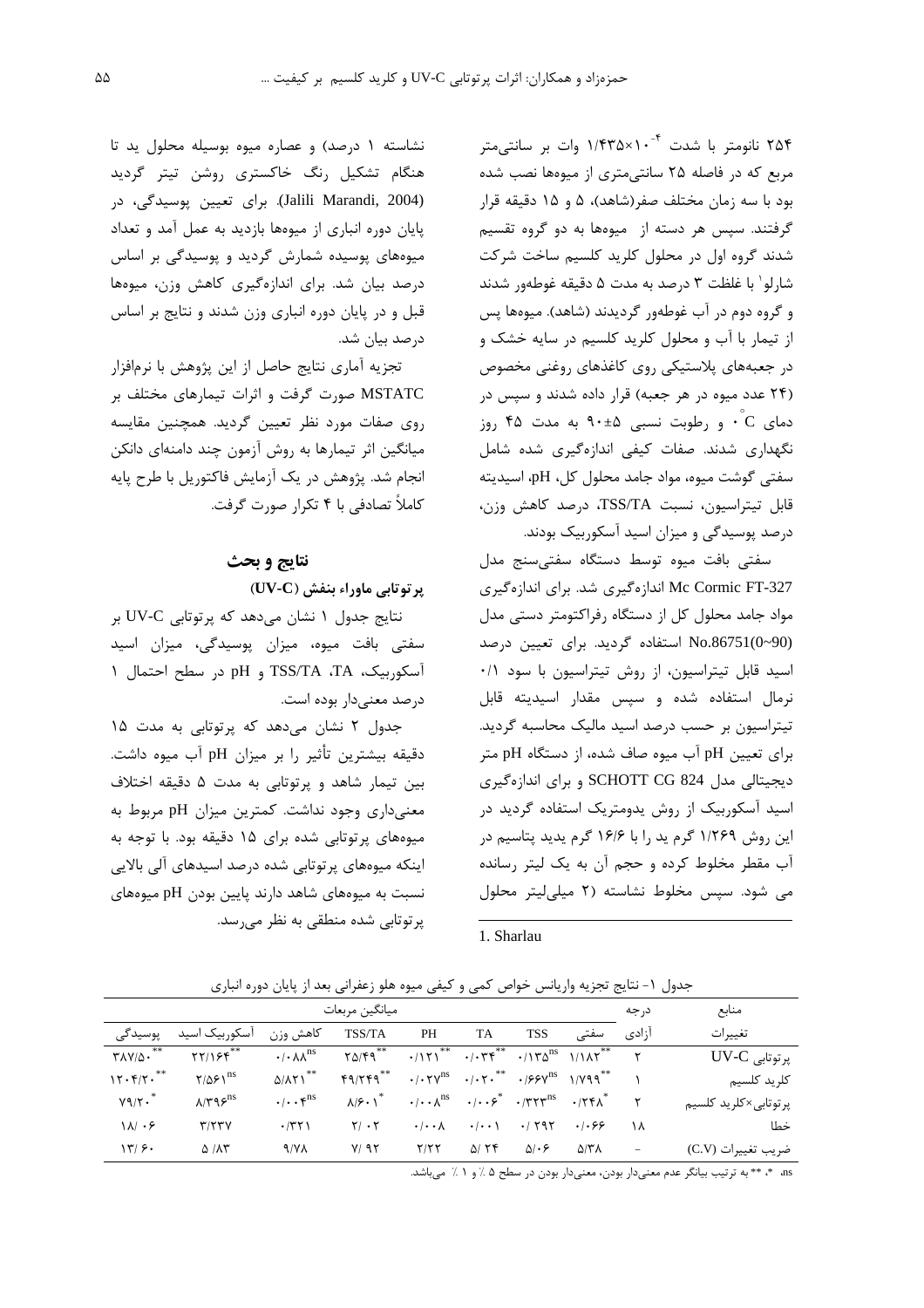نتايج جدول ٢ مشخص مي كند كه پرتوتابي UV-C اثر معنیداری بر درصد مواد جامد محلول کل نداشت. در تحقیق مشابه مشخص گردید که پرتوتابی UV-C تغییراتی در میزان قند فلفلهای تیمار شده نسبت به شاهد ایجاد نکرد (Vicent et al., 2005).

جدول ٢- اثر تيمار UV-C بر pH، مواد جامد محلول كل، کاهش وزن، اسید آسکوربیک هلوی زعفرانی  $\cdot^{\circ}$ C د د ، نگرداری د .  $^{\circ}$ 

| pH |                                                                                                    |                                                                                                                                   |                                                          | حِفِظَتِ ارزیابی شده پاسید اسکوربیک کاهش وزن TSS |          |
|----|----------------------------------------------------------------------------------------------------|-----------------------------------------------------------------------------------------------------------------------------------|----------------------------------------------------------|--------------------------------------------------|----------|
|    | (                                                                                                  | $\left(\frac{7}{2}\right)$                                                                                                        | (mg/100ml)                                               |                                                  | تىما، ھا |
|    |                                                                                                    | $\mathbf{y} \cdot \mathbf{y}^{\text{a}}$ $\mathbf{y} \cdot \mathbf{y}^{\text{a}}$ $\Delta \mathbf{y} \cdot \mathbf{y}^{\text{a}}$ | $\Upsilon \mathfrak{A}/\cdot \Delta^b$                   | II.                                              |          |
|    |                                                                                                    | $f/\cdot r^a$ ) $(\Lambda)^a$ $\Delta$ /9) <sup>2</sup>                                                                           | $\mathbf{r}$ $\mathbf{r}$                                | U١                                               |          |
|    | $\mathbf{Y}/\mathbf{A}\mathbf{F}^{\mathrm{b}}$ $\mathbf{1}\cdot/\mathbf{A}\mathbf{F}^{\mathrm{a}}$ | $\Delta$ /y $\epsilon^{\rm a}$                                                                                                    | $\mathbf{r}\mathbf{r}/\mathbf{r}\mathbf{r}^{\mathrm{a}}$ | I I∀                                             |          |

مقایسه میانگینها با استفاده از آزمون چند دامنهای دانکن صورت گرفته و حروف غير مشابه نشان دهنده اختلاف آنها در سطح ۰٪ مىباشد.

∙U بدون پرتوتابی(شاهد)، (U، ۵ دقیقه پرتو تابی، U۲، ۱۵ دقیقه پرتوتابی

پرتوتابی UV-C بر میزان اسید آسکوربیک میوه هلوی زعفرانی مؤثر بود و باعث شد که میوههای تیمار شده نسبت به میوههای شاهد اسید آسکوربیک بالایی داشته باشند. نتایج حاصله همچنین با نتایجی که Purohit et al. وی سیب و Purohit et al. (2003) بر روی میوه کُنار بدست آوردند مطابقت داشت. بالا بودن میزان اسید آسکوربیک در میوههای پرتوتابی شده با تأخیر در فرآیند رسیدن و کاهش در سرعت تنفس ارتباط دارد که به موجب آن غلظت اکسیژن داخلی کاهش یافته و سطح دی اکسید کربن افزایش می یابد که منجر به بالا نگه داشتن اسید آسکوربیک در ميوهها ميگردد (Purohit et al., 2003). پرتوتابي UV-C اثر معنیداری بر روی کاهش وزن نداشت.

## غوطەورى در كلريد كلسيم

تیمار غوطهوری پس از برداشت در محلول کلرید کلسیم روی کاهش وزن میوه هلو مؤثر بود و باعث شد که میوههای تیمار شده نسبت به میوههای شاهد کاهش وزن کمتری داشته باشند. غوطهوری در کلرید کلسیم در عملکرد و حفظ یکپارچگی غشاها از طریق استحکام پیوند فسفولیپیدها و پروتئینها و کم نمودن تراوشات یونی مؤثر واقع می شود، که می تواند دلیلی بر کاهش اتلاف وزن میوه در میوههای تیمار شده با کلسیم باشد

(Lester & Grusak, 1999). غوطەورى در كلريدكلسيم تأثیر معنیداری بر TSS ،pH و اسید آسکوربیک میوه نداشت (جدول ٣).

 $\mathfrak{F}/\cdot \mathfrak{f}^{\mathrm{a}}$   $\mathfrak{f}/\mathfrak{f}^{\mathrm{a}}$   $\mathfrak{F}/\mathfrak{f}\Lambda^{\mathrm{a}}$  $T1/19^a$  $Ca<sub>2</sub>$  $\mathbf{Y}/\mathbf{Q}^{\mathrm{a}} \qquad \mathbf{1} \boldsymbol{\cdot}/\Delta \boldsymbol{\cdot}^{\mathrm{a}} \qquad \Delta/\mathbf{Y} \boldsymbol{\cdot}^{\mathrm{b}}$  $\mathbf{r} \cdot \mathbf{r} \cdot \mathbf{r}$  $Ca<sub>1</sub>$ حروف غير مشابه نشاندهنده اختلاف آنها در سطح احتمال ۰٪ مىباشد.

.Ca بدون كلريد كلسيم (شاهد)، Ca۱ كلريد كلسيم ٣ درصد.

## اثرات متقابل پر توتابیUV-C و کلرید کلسیم

جدول شماره ۴ نشان میدهد که پرتوتابی UV-C و غوطهوری در کلرید کلسیم تأثیر معنیداری بر سفتی بافت ميوه، TSS/TA ،TA و پوسيدگي ميوه داشتند. جدول۴ نشان میدهد که پرتوتابی به مدت ۱۵ دقیقه به همراه کلرید کلسیم ۳ درصد بیشترین اثر را بر میزان سفتی بافت میوه داشت. نرمی بافت میوه به طور نزدیکی در ارتباط با افزایش فعالیت آنزیمهای پکتیکی از قبیل یکتین متیل استراز و بتا گالاکتوزیداز و پلی گالاکتروناز مے باشد.

.2000) Barka et al (2000) گزارش کردند که تیمار پرتوتابیUV-C بر روی میوههای گوجه فرنگی سبب كاهش فعاليت آنزيمهاى تجزيه كننده ديواره سلولى گردیده و از این طریق باعث کاهش نرم شدن میوه می شود. یون کلسیم با پیوند دادن فسفاتها و گروههای كربوكسيلات، فسفوليپيدها و پروتئينهاى سطحى غشاء سلول سبب پایداری غشاء سلول میگردد. کلسیم علاوه بر استحکام دیواره سلولی، دیواره را در برابر آنزیمهای (Manganaris et al., تجزيه كند ..Manganaris et al (2005. جدول۴ نشان میدهد که بین میوههای پرتوتابی شده و غوطهور شده نسبت به هیوههای شاهد اختلاف معنیداری از نظر درصد پوسیدگی وجود داشت. کمترین میزان پوسیدگی مربوط به میوههای پرتوتابی شده برای ۱۵ دقیقه به همراه غوطهور شده در کلرید کلسیم ۳ درصد بود. .Stevens et al (1998) نشان دادند میوههای هلو رقم آلبرتا، تيمار شده با پرتوتابي UV-C درصد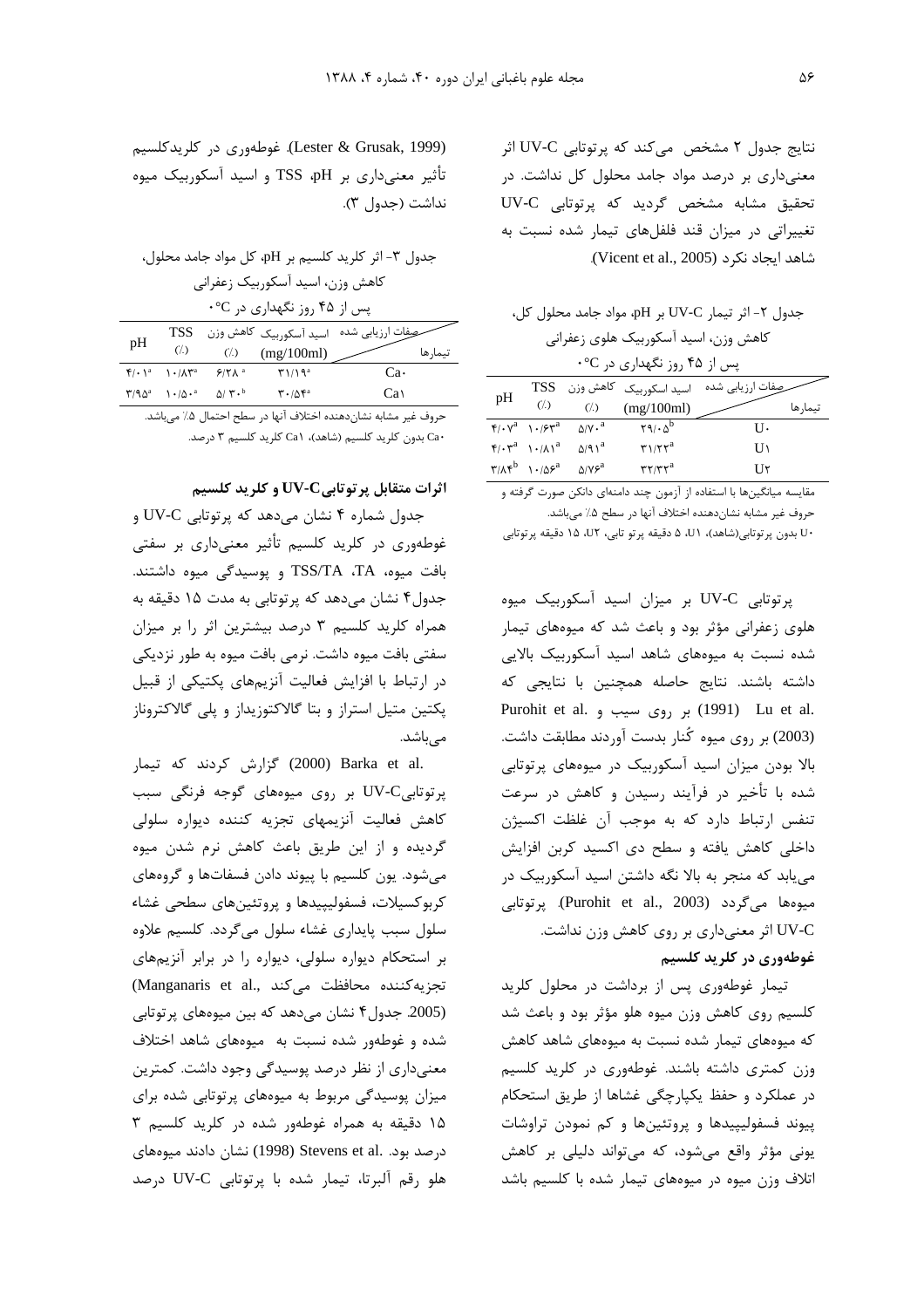یوسیدگی قهوهای کمتری نسبت به میوههای شاهد داشتند. .Gonzalez-Aguilar et al (2001) نيز به نتايج مشابهی در انبه رسیدند. پرتو UV-C از طریق آسیب رسانی به DNA میکرو ارگانیسمهای مضر سبب ایجاد جهش و غیر فعال شدن آنها می گردد، که میزان جهش ایجاد شده در DNA میکروارگانیسمها به میزان پرتو تابیده شده و سطحی از میوه که در برابر پرتو قرار می گیرد دارد (Sommer et al., 1996). (1987) و .Elmer et al (2007) نشان دادند میوههای هلو تیمار شده با کلرید کلسیم نسبت به میوههای شاهد کلسیم بیشتری داشتند و به یوسیدگی قهوهای مقاومت نشان دادند.

بر اساس نتایج جدول ۴ که بین میوههای پرتوتابی شده و غوطهور شده نسبت به میوههای شاهد اختلاف معنیداری از نظر درصد اسیدهای آلی وجود داشت. بیشترین میزان اسیدهای آلی مربوط به میوههای پرتوتایی شده به مدت ۱۵ دقیقه و غوطهور شده در کلريد کلسيم ۳ درصد بود. .Maharaj et al (1999) و .Vicente et al (2004) نشان دادند که میوههای گوجه فرنگی و بویسن بری<sup>۱</sup> پرتوتابی شده با UV-C سرعت تنفس و تولید اتیلن پایینتری نسبت به میوههای شاهد دارند. بنابراین اسیدهای آلی کمتری در مسیر تنفس مصرف می شوند و علت بالا بودن اسیدهای آلی نیز ممکن است به خاطر کاهش تنفس و تولید اتیلن باشد. نشان (2002) Tsantili et al. و (1999) Saftner et al. دادند که میوههای سیب و لیمو تیمار شده با کلسیم سرعت تنفس پایینتری نسبت به میوههای شاهد دارند. بنابراین اسیدهای آلی کمتری در مسیر تنفس مصرف می شوند و علت بالا بودن اسیدهای قابل تیتراسیون نیز ممکن است به خاطر کاهش تنفس باشد. پرتوتابی UV-C به همراه غوطهوری در کلرید کلسیم بر روی

1. Boysenberry

نسبت مواد جامد محلول به اسید میوههای هلوی تیمار شده مؤثر بود و میوههای تیمار شده نسبت به میوههای شاهد نسبت قند به اسید پایینتری داشتند. با توجه به بالا بودن TA در میوههای پرتوتابی شده و غوطهور شده، یایین بودن نسبت TSS/TA آنها نسبت به میوههای شاهد منطقی می باشد.

جدول ۴- اثر متقابل تیمارهای UV-C و کلرید کلسیم بر سفتي، اسيديته قابل تيتراسيون، TSS/TA و پوسيدگي هلوي زعفرانی پس از ۴۵ روز نگهداری در C°۰

| سفتى                               | <b>TA</b><br>$\left(\frac{7}{2}\right)$ | TSS/TA                                                                                                 | صِفات ارزیابی شده پوسیدکی |                              |  |
|------------------------------------|-----------------------------------------|--------------------------------------------------------------------------------------------------------|---------------------------|------------------------------|--|
| (کیلوگرم نیرو)                     |                                         |                                                                                                        | (7)                       | تیمار ها                     |  |
| $f/\cdot V^c$                      |                                         | $\cdot$ /۴۹ $\text{°}$ $\cdot$ $\text{Y}$ /۳۳ $\text{°}$ $\text{°}$ $\text{Y}$ /۵ $\cdot$ <sup>a</sup> |                           | $Ca \cdot \times U \cdot$    |  |
| $f/Y$ q c                          |                                         | $\cdot$ /09 <sup>b</sup> $\Lambda$ /VF <sup>b</sup> f./ <sup>b</sup>                                   |                           | $Ca \cdot \times U$          |  |
| $\Delta/\Upsilon^{ab}$             |                                         |                                                                                                        |                           | $Ca \cdot \times U\tau$      |  |
| $f/\lambda \Delta^b$               |                                         |                                                                                                        |                           | $Ca\lambda \times U$         |  |
| $\Delta/\cdot \cdot$ <sup>ab</sup> |                                         | $\cdot$ / $51^{\circ}$ $1V/T\Delta$ $7\Delta$ / $\cdot$ $\cdot$ <sup>cd</sup>                          |                           | $Ca \lambda \times U\lambda$ |  |
| $\Delta$ /۲ $V^a$                  |                                         | $\cdot$ /Y $\cdot$ <sup>a</sup> $\sqrt{\Delta}$ /YY <sup>d</sup> Y $\cdot$ / $\cdot$ <sup>d</sup>      |                           | $Ca\lambda \times U\lambda$  |  |
|                                    |                                         |                                                                                                        |                           |                              |  |

مقایسه میانگینها با استفاده از آزمون چند دامنهای دانکن صورت گرفته و حروف غير مشابه نشان دهنده اختلاف آنها در سطح ٨٪ مي باشد. .Ca بدون كلريد كلسيم، Ca كلريد كلسيم ٣٪ ، •U بدون پرتوتابي، U1، ۵ دقیقه پرتوتابی، U۲، ۱۵ دقیقه پرتوتابی.

بنابراین با توجه به اینکه پرتوتابی UV-C باعث افزایش سفتی و کاهش پوسیدگی میوهها و کلسیم باعث حفظ سفتی میوهها شده و وزن میوه با استفاده از کلسیم کاهش کمتری یافته و پوسیدگی از کاهش یافته است با به کار بردن ترکیبی از این تیمارها میتوان عمر انباری میوه هلو را افزایش داد و همچنین کیفیت میوه را درحد قابل قبولي نگه داشت.

### سیاسگز اری

بدینوسیله از مسئولین محترم گروه باغبانی دانشکده کشاورزی دانشگاه ارومیه و جهاد دانشگاهی دانشگاه ارومیه جهت همکاری در انجام این تحقیق سیاسگزاری مے گر دد.

#### **REFERENCES**

- 1. Barka, E. A., Kalantari, S., Makhlouf, J. & Arul, J. (2000). Impact UV-C irradiation on the cell walldegrading enzymes during ripening of tomato (Lycopersicon esculentum L.) fruit. Journal of Agricultural and Food Chemistry, 48, 667-671.
- 2. Biggs, A. R., El-Kholi, M. M., El-Neshawy, S. & Nickerson, R. (1997). Effects of calcium salts on growth, polygalacturonase activity, and infection of peach fruit by *Monilinia fructicola. Plant Disease*,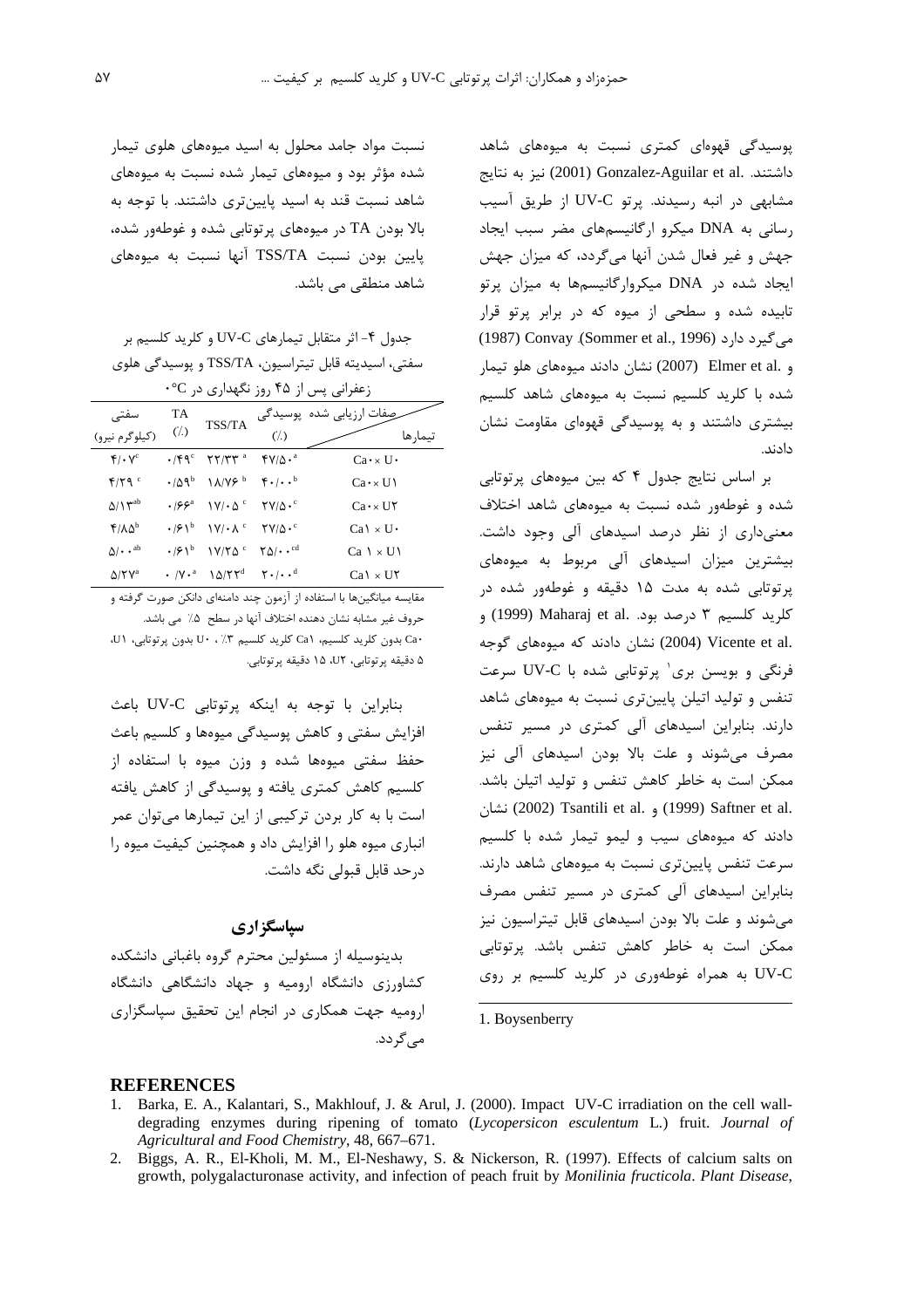81, 399–403.

- 3. Conway, W. (1987). Effects of preharvest and postharvest calcium treatments of peaches on decay caused by *Monilinia fructicola*. *Horticulture Science*, 32, 820–823.
- 4. Elmer, P. A. G., Spiersa, T. M. & Wood, P. N. (2007). Effects of pre-harvest foliar calcium sprays on fruit calcium levels and brown rot of peaches. *Crop Protection*, 26, 11-18.
- 5. Erkan, M., Wang, C. Y. & Krizek, D. T. (2001). UV-C radiation reduces microbial populations and deterioration in Cucurbita pepo fruit tissue. *Environmental and Experimental Botany*, 45, 1–9.
- 6. Erkan, M., Shiow, Y. W. & Chien Y. Wang. (2008). Effect of UV treatment on antioxidant capacity, antioxidant enzyme activity and decay in strawberry fruit. *Postharvest Biology and Technology*, 48, 163- 171
- 7. Gonzalez-Aguilar, G., Wang, C. Y., Buta, G. Y. & Krizek, D. T. (2001). Use of UV-C irradiation to prevent decay and maintain postharvest quality of ripe 'Tommy Atkins' mangoes. *Journal of the science of Food and Agriculture*, 36, 767-768.
- 8. Jalili Marandi, R. (2004). *Postharvest physiologhy (Handling and storage of fruit, vegetable and ornamentals)*. Jahad-e-Daneshgahi of Urmia University publication. 276p. (In Farsi).
- 9. Jorge, M. Fonseca, J. & Rushing, W. (2006). Effect of ultraviolet-C light on quality and microbial population of fresh-cut watermelon. *Postharvest Biology and Technology*, 40, 256-261.
- 10. Joyce, D. C., Shorter, A. J. & Hockings, P. D. (2001). Mango fruit calcium levels and the effect of postharvest calcium infiltration at different maturation. *Sientia Horticultureae*, 91, 81-99.
- 11. Lester, G. E. & Grusak, M. A. (1999). Postharvest application of calcium andmagnesium to honeydew and netted muskmelons: effects on tissue ion concentration, quality, and senescense. *Journal of the American Society for Horticultural Science*, 124, 545–552.
- 12. Lopez-Rubia, V., Conesa, A., Allende, A. & Artes, F. (2005). Shelf life and overall quality of minimally processed pomegranate arils modified atmosphere packaged and treated with UV-C. *Postharvest Biology and Technology*, 37, 174–185.
- 13. Lu, J. Y., Stevens, C., Khan V. A., Kabwe M. K. & Wilson C. L. (1991). The effect of ultraviolet irradiation on shelf life and ripening of peaches and apples. *Journal of Food Quality*, 14, 299–305.
- 14. Maharaj, R., Arul, J. & Nadeau, P. (1999). Effect of photochemical treatment in the preservation of fresh tomato (*Lycopersicon esculentum* Cv. Capello) by delaying senescence. *Postharvest Biology and Technology*, 15, 13–23.
- 15. Manganaris, G. A., Vasilakakis, M., Diamantidis, M. & Mignani, I. (2006). The effect of postharvest calcium application, quality attributes, incidence of flesh browning and cell wall physicochemical aspects of peach fruit. *Food Chemistry*, 18, 23-17.
- 16. Manganaris, G. A., Vasilakis, M. Migani, I. Diamantidis, G. & Tzavellaklonari. K. (2005). The effect of preharvest calcium sprays on quality attributes, physicochemical aspects of cell wall components and susceptatibility to brown rot of peach fruit (*prunus persica L. cv Andross*). *Scientia Horticultureae*, 107, 43-50.
- 17. Marquenie, D., Michiels, C. W., Geeraerd, A. H., Schenk, A., Soontjens, C. & Van Impie, J. F. (2002). Using survival analysis to investigate the effect of UV-C and heat treatment on storage rot of strawberry and sweet cherry. *International Journal of Food Microbiology*, 73, 187–196.
- 18. Purohit, A. K., Rawat, T. S. & Kumar, A. (2003). Shelf life and quality of Ber (*Ziziphus mauritiana*  Lamk) fruits cv.Umran in response to postharvest application of ultraviolet radiation and paclobutrazol. *Plant Food Hum Nutrition*, 58, 1-7.
- 19. Saftner, R. A., Conway, W. S. & Sams, C. E. (1999). Postharvest calcium infiltration alone and combined with surface coating treatments influence volatile levels, respiration, ethylene production, and internal atmospheres of 'Golden Delicious' apples. *Journal of the American Society for Horticultural Science*, 124, 553–558.
- 20. Sommer, R., Haider, T., Cabaj, A., Heidenreich, E. & Kundi, M. (1996). Increased inactivation of *Saccharomyces cerevisiae* by protractionof UV irradiation. *Applied and Environmental Microbiology*, 62, 1977–1983.
- 21. Stevens, C., Khan, V. A., Lu, J. Y., Wilson, C. L., Pusey, P. L. & Kabwe, M. K. (1998). The germicidal and hormetic effects of UV-C light on reducing brown rot disease and yeast microflora of peaches. *Crop Protection*, 17, 75–84.
- 22. Stevens, C., Liu, J., Khan V. A., Lu, J. Y., Kabwe, M. K., Wilson, C. L., Igwegbe, E. C. K., Chalutz, E. & Droby, S. (2004). The effects of low-dose ultravioletlight-C treatment on polygalacturonase activity, delay ripening and Rhizopus soft rot development of tomatoes. *Crop Protection*, 23, 551-554.
- 23. Stevens, C., Khan, V. A., Wilson, C. L., Lu, J. Y., Chalutz, E. & Droby, S. (2005). The effect of fruit orientation of postharvest commodities following low dose ultraviolet light-C treatment on host induced resistance to decay. *Crop Protection*, 24, 756–759.